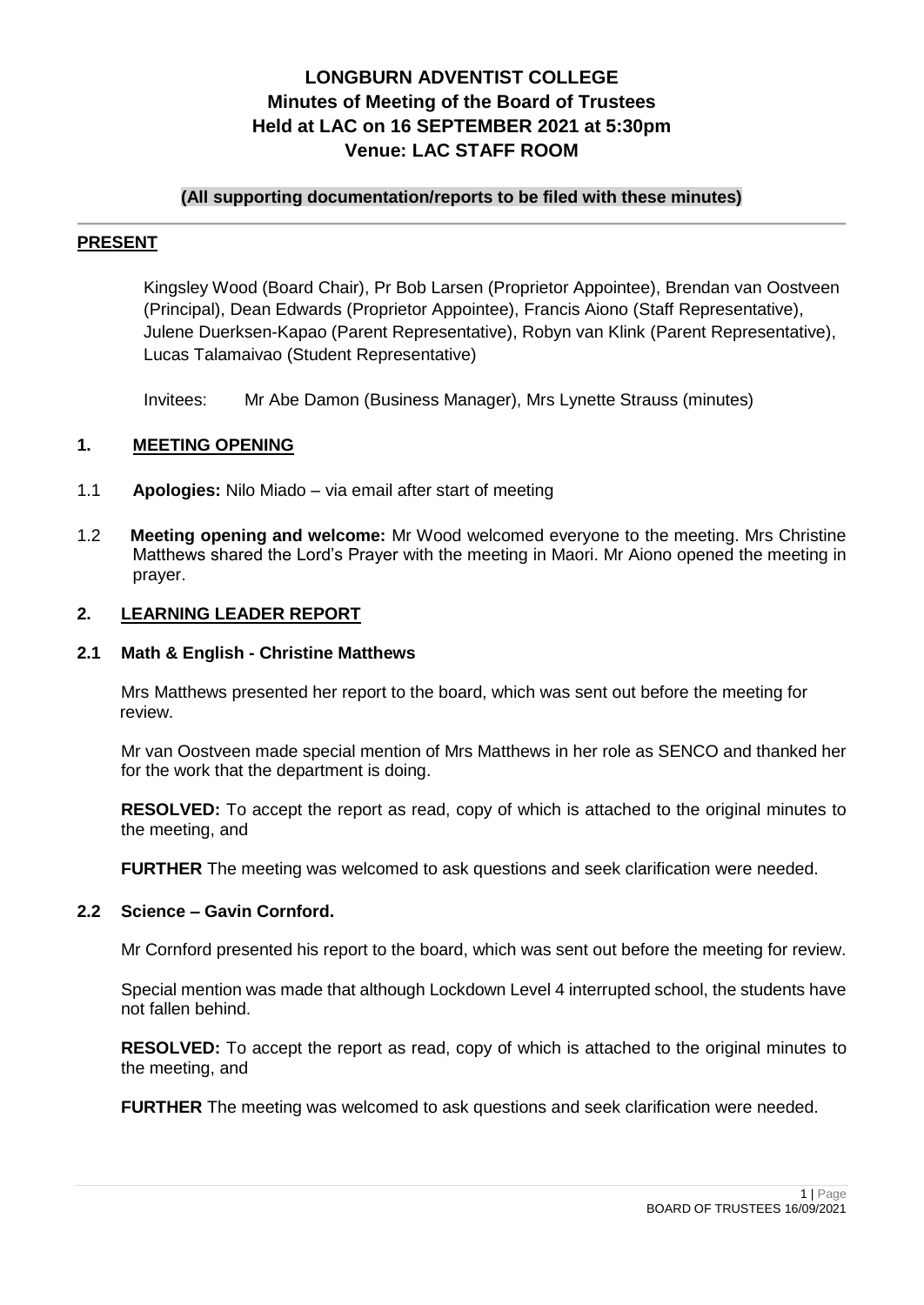# **3. CHARTER FOCUS**

### **3.1 Chaplain – Spiritual Growth**

Mr Amoah presented his report to the Board. The vast majority of focus is on the spiritual growth of students. Students have shown a positive response to WOW (Week of Worship) and various spiritually aimed events at LAC. There has been interest in baptismal studies.

Students led out in a church program in New Plymouth and Taihape church during Term 2.

One staff member has expressed interest in Bible Studies and in a survey of students, 91% felt that the staff at LAC model Christian behaviour.

The board acknowledged and thanked Mr Amoah's for his leadership in the spiritual development of students and staff at LAC.

**RESOLVED:** To accept the report as read, copy of which is attached to the original minutes to the meeting, and

**FURTHER** The meeting was invited to ask questions and seek clarification were needed.

#### **3.1.1 Request for support from BOT regarding school Chapel Day**

LAC is working towards having an event on a Sabbath. The purpose is to get together as a local community. Unfortunately, it has been postponed to a still underdetermined future date.

#### **3.2 Francis Aiono - Health and Well-being**

Mr Aiono presented his report to the Board, copy of which is attached to the original minutes to the meeting.

Mr Aiono noted that there is progress being made from moving away from putting the responsibility of Staff Wellbeing on the Senior Leadership of LAC. Opportunities are being given to staff to take part in various initiatives.

**RESOLVED:** To accept the report as read, copy of which is attached to the original minutes of the meeting, and

**FURTHER** The meeting was welcomed to ask questions and seek clarification were needed.

#### **4. FINANCIAL REPORT (Mr Abe Damon)**

Mr Abe Damon presented the report to the BOT. The Board was given an opportunity to seek clarification where needed.

### **4.1 LAC BOT Statement as at 31 December 2020**

- **4.2 Comprehensive Income and Expenditure 1 January 2021 – 16 September 2021**
- **4.3 Comprehensive Income and Expenditure year ended 31 December 2020**

**RESOLVED:** To accept the reports as read, copies of which are attached to the original minutes of the meeting, and

**FURTHER** The meeting was welcomed to ask questions and seek clarification were needed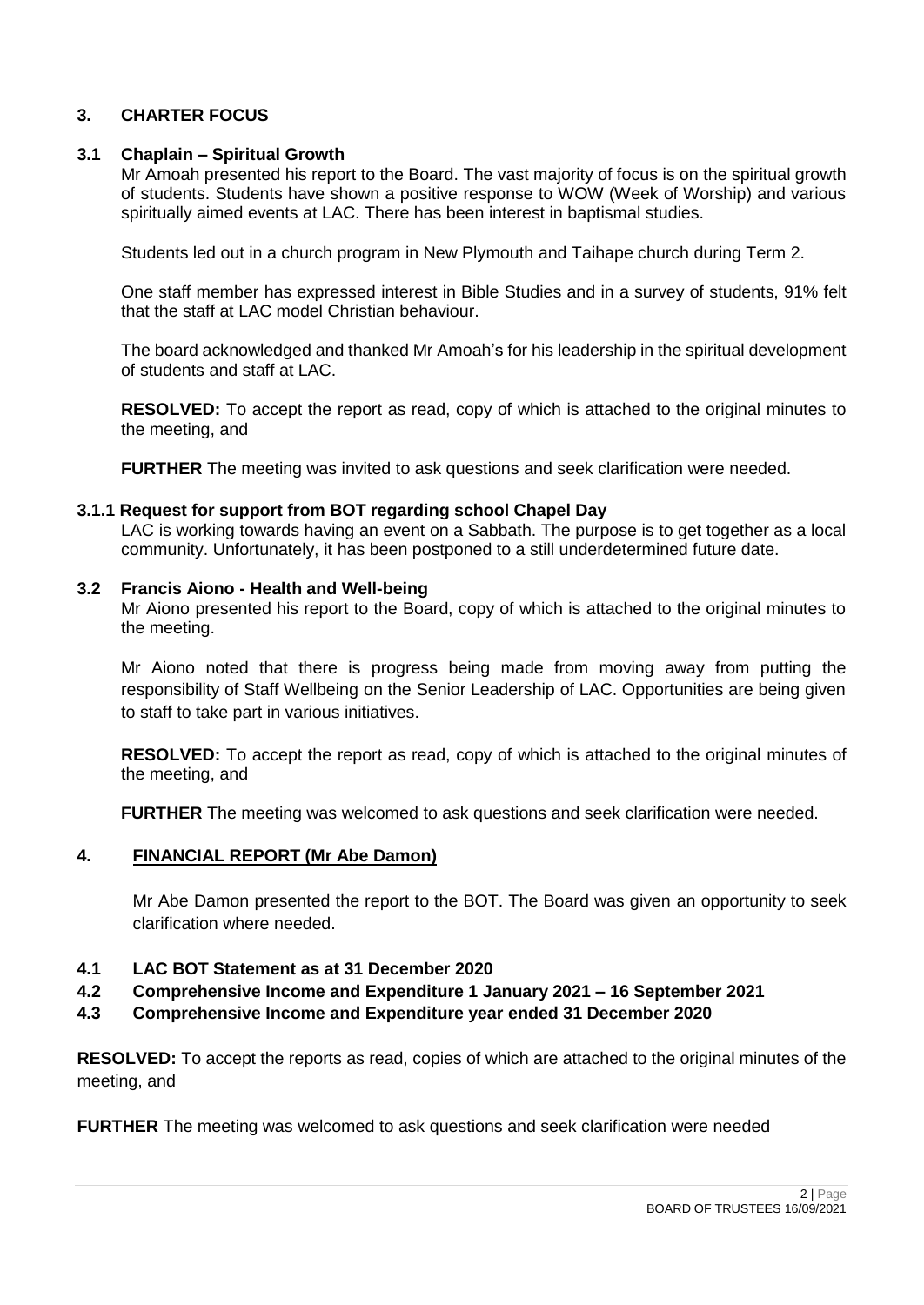**FURTHER:** That the minutes of the BOT Finance Sub-Committee held on the 8 September 2021, were accepted as read, a copy of which is attached to the official copy of the minutes.

# **5. MATTERS ARISING**

| <b>ITEM</b>                                                                                                                                                                                                                                                                                           | <b>PERSON TO ACTION</b> |
|-------------------------------------------------------------------------------------------------------------------------------------------------------------------------------------------------------------------------------------------------------------------------------------------------------|-------------------------|
| 2. Cultural Compliance (Te Reo Maori & Pasifika)                                                                                                                                                                                                                                                      | Brendan/Julene          |
| <b>PREVIOUSLY DISCUSSED:</b> Mr van Oostveen shared a<br>document highlighting the mention of the Te Tiriti O Waitangi<br>(Treaty of Waitangi) Mrs Kapao noted her thanks for the<br>Professional Development that is being provided to the<br>students at LAC over the past six months in this area. |                         |
| Mr van Oostveen noted that the board should look at having a<br>statement that highlights the special character of the school as<br>well as the Treaty of Waitangi. - Intent and purpose in terms of<br>Christian perspective and what we believe.                                                    |                         |
| <b>MOTION:</b> That Julene Kapao be actioned to draw up a draft<br>proposal with Mr van Oostveen and Juliana Paul and to report<br>back at the next meeting in September.                                                                                                                             |                         |
| <b>FURTHER TO THIS MEETING:</b> Two drafts have been drawn<br>up. The first draft was collaborated on by Mr van Oosteen, Mrs<br>Kapao and Mrs Paul. The second draft was expanded on by<br>Pa Jack, who is currently working with LAC.                                                                |                         |
| <b>ACTION:</b> The board was requested to review the documents<br>(draft 1 and two) and pass on any changes to Mrs Kapao<br>before the next meeting on 18 November 2021.                                                                                                                              | <b>Board</b>            |
| <b>6.1 JUNIOR SCHOOL PLAYGROUND</b>                                                                                                                                                                                                                                                                   | Stephanie, Julene, Dean |
| <b>PREVIOUSLY DISCUSSED:</b> Mr Edwards approached local<br>engineering company, will arrange meeting and share<br>proposal by students.                                                                                                                                                              |                         |
| <b>FURTHER TO THIS MEETING: Mr Edwards confirmed that</b><br>the meeting with the engineering company was not as fruitful<br>as he had hoped. Buying a flatpack of the proposal, installing it<br>using local people. In progress.                                                                    |                         |
| <b>FURTHER TO THIS MEETING: Mr Edwards noted that</b><br>various options are being considered and at the next Property<br>Committee a proposal will be drawn up to present to the board<br>on 18 November 2021.                                                                                       |                         |
| <b>4. FINANCE</b>                                                                                                                                                                                                                                                                                     | Abe                     |
| <b>FURTHER:</b> That an Operating Budget for 2020 be sent out to<br>the Board before the next meeting in July -                                                                                                                                                                                       |                         |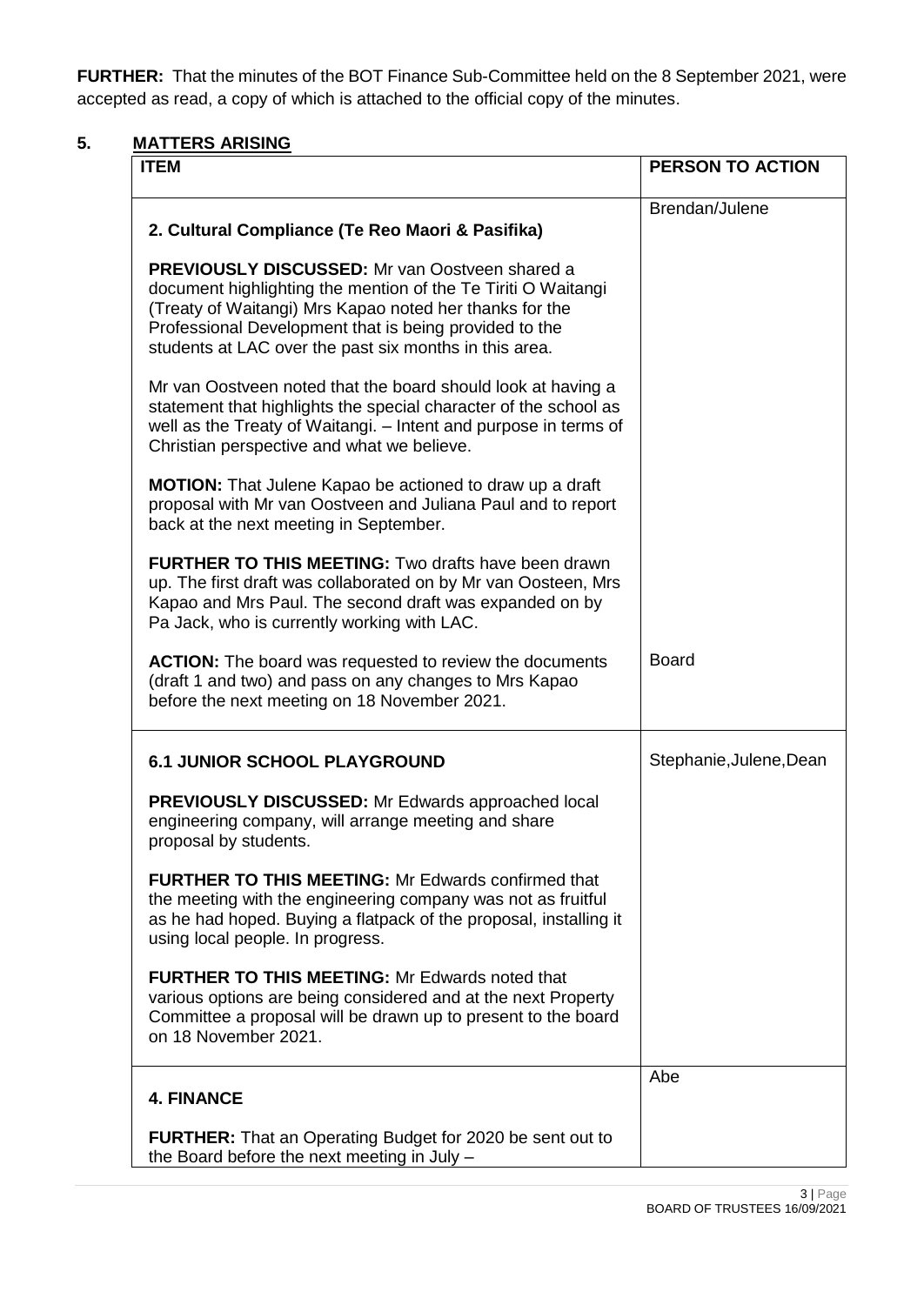| <b>RESOLVED:</b> Addressed under item Nr 4 - Finance                                                                                                                                                                                                                                                                                                                                              |                  |
|---------------------------------------------------------------------------------------------------------------------------------------------------------------------------------------------------------------------------------------------------------------------------------------------------------------------------------------------------------------------------------------------------|------------------|
| <b>STUDENT DRESS CODE</b>                                                                                                                                                                                                                                                                                                                                                                         | <b>Brendan</b>   |
| Hold over to the next meeting asking Ms Burnett to provide track<br>changes to the original document                                                                                                                                                                                                                                                                                              |                  |
| <b>RESOLVED:</b> The meeting agreed that the proposed changes<br>made to the document be accepted.                                                                                                                                                                                                                                                                                                |                  |
| Letter received from Mr and Mrs Neill - 29 July 2021                                                                                                                                                                                                                                                                                                                                              | Brendan/Kingsley |
| Contents contain concerns regarding LAC being used as a<br>"vaccine centre". Mr van Oostveen was actioned to draft a letter of<br>response to Mr and Mrs Neill. The Board will approve the letter<br>before it is sent out. Acknowledgement of receipt to be sent to the<br>Neill Family. Request principal to advise the Neill's that a formal<br>response will be coming to them in due course. |                  |
| <b>RESOLVED:</b> The meeting agreed that the letter can be signed<br>and sent off to the Neill family.                                                                                                                                                                                                                                                                                            |                  |

**RESOLVED:** To note the matters arising from the previous minutes and the progress being made on these outstanding items.

# **6. CONSENT ITEMS**

# **6.1 Minutes Of Last Meeting**

**RESOLVED**: That the minutes of the meeting of 26 August 2021, held via Zoom be adopted as a true and correct reflection, copy of which is attached to the official copy of the minutes.

# **6.2 Property Committee Minutes**

Property Meeting 9 September 2021 to be tabled for information, BOT-relevant items.

**RESOLVED**: The minutes were accepted as read, a copy of which is attached to the official copy of the minutes

# **6.3 Marketing Committee Minutes**

Marketing Meeting 9 September 2021 to be tabled for information, BOT-relevant items.

**RESOLVED**: The minutes were accepted as read, a copy of which is attached to the official copy of the minutes

# **6.4 Minutes of Learning Leader Meeting**

Learning Leader meeting 14 September, tabled for information, BOT-relevant items.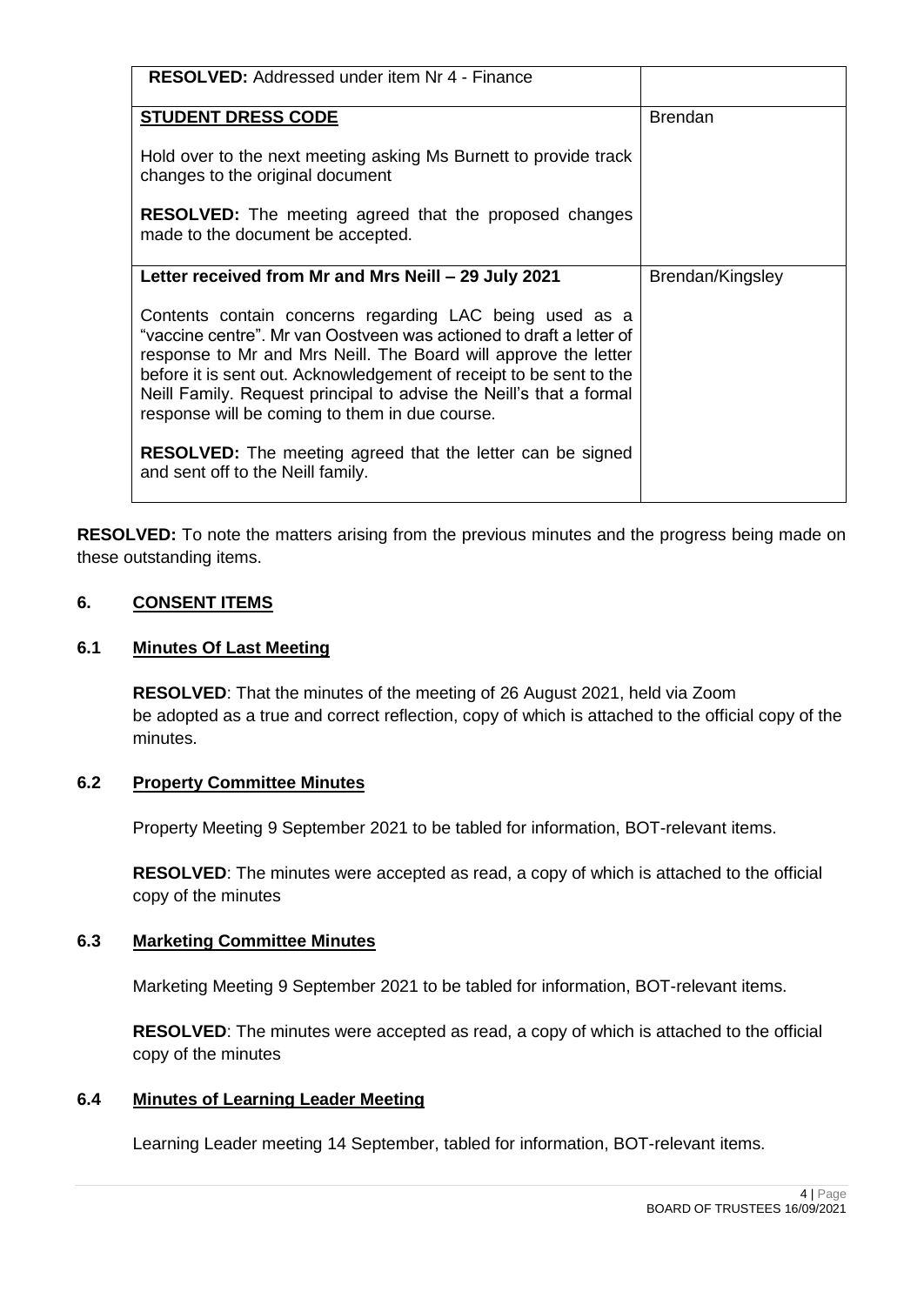**RESOLVED:** The minutes were accepted as read, a copy of which is attached to the official copy of the minutes

# **7. PRINCIPAL'S REPORT**

Mr van Oostveen delivered the report and various points were discussed and expanded on. The meeting was invited to ask questions and seek clarification were needed.

The meeting requested that any significant incidents that occur with students and staff, be shared with the BOT where applicable and appropriate.

Mr Aiono highlighted the good work that the SLT and Olivia Korte who have done a good job in keeping the staff prepared for online learning.

**RESOLVED:** To accept the Principal's report, copy of which is attached to the official copy of the minutes

# **8. HEALTH AND SAFETY COMMITTEE**

Mr Aiono presented his report to the Board.

**RESOLVED**: To record the presentation of the Health & Safety report, Health & Safety minutes, accident register and hazard register as read, copies of which are attached to the official copy of the minutes, and

**FURTHER**, to record that there has been no significant incidence since the last report.

# **9. POLICY AND PROCEDURES FOR REVIEW**

- **9.1 Personnel Policy**
- **9.2 Social Media Procedure (Under Health and Safety Policy)**

# **9.3 Concerns and Complaints Procedure (Under Personnel Policy)**

Moved to table policies for the next meeting in November 2021. The board was requested to review the documents and forward any suggestion changes and comments to Mr van Oostveen by the  $4<sup>th</sup>$  of November 2021. A final draft will be sent out a week before every meeting.

Mr van Oostveen noted that a Policy is an overarching statement, not a procedure.

#### **10. PROPRIETOR'S REPORT**

#### **10.1 The Special Character and Students**

**RESOLVED:** To record that the Board accepts the report as read, copy of which is attached to the official copy of these minutes.

### **11. CORRESPONDENCE**

# **11.2 Memorandum of Understanding between BOG & BOT**